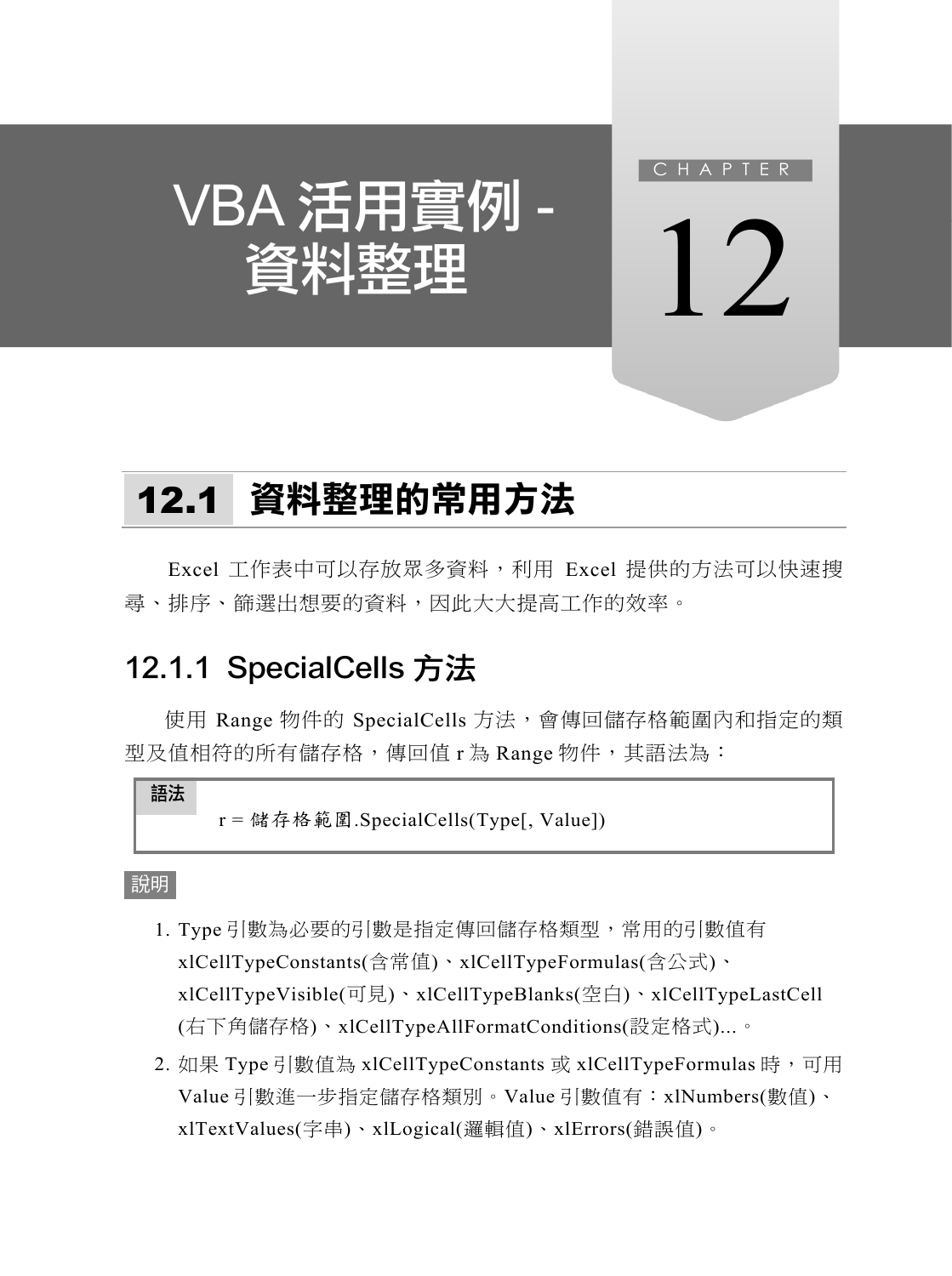【例 1】將使用儲存格範圍內的空白儲存格設定值為 0:

UsedRange.SpecialCells(xlCellTypeBlanks).Value =  $0$ 

【例 2】將使用儲存格範圍內含公式且值為錯誤的儲存格,設為紅色字:

UsedRange.SpecialCells(xlCellTypeFormulas, xlErrors).Font.Color = vbRed

【例 3】加總儲存格範圍內含數值的儲存格:

total = Application.SUM(UsedRange.SpecialCells(xlCellTypeConstants, \_ xlNumbers))

## 12.1.2 Sort 方法

Excel 的工作表可以做為一個簡易的資料庫,只要將工作表的第一列建 立為資料的欄位(標題),第二列起為各個欄位的資料值即可。使用 Range 物 件的 Sort 方法會針對指定儲存格範圍,根據指定的條件進行資料的排序,其 語法為:

語法

儲存格範圍.Sort([ Key1] [, Order1] [, Key2] [, Type] [, Order2] [, Key3] [, Order3] [, Header] [, OrderCustom] [, MatchCase] \_ [, Orientation] [,SortMethod] [, DataOption1] [, DataOption2] \_ [, DataOption3])

- 1. Key1 引數是指定第一個排序依據欄位(主要鍵),通常 Key 引數都是指定標 題的儲存格或欄位名稱。Key2 引數是第二個排序依據欄位(次要鍵), Key3 引數是第三個排序依據欄位(第三鍵)。
- 2. Order1 引數是指定主要鍵的排序順序,引數值有 xlAscending (遞增,預設 值)、xlDescending (遞減)。Key1 搭配 Order1 成為一組引數,Key2、Key2 則分別搭配 Order2 和 Order3。
- 3. Header 引數是設定是否有標題列,引數值有 xlNo(沒有標題,預設值)、xlYes (有標題)、xlGuess (由系統判斷)。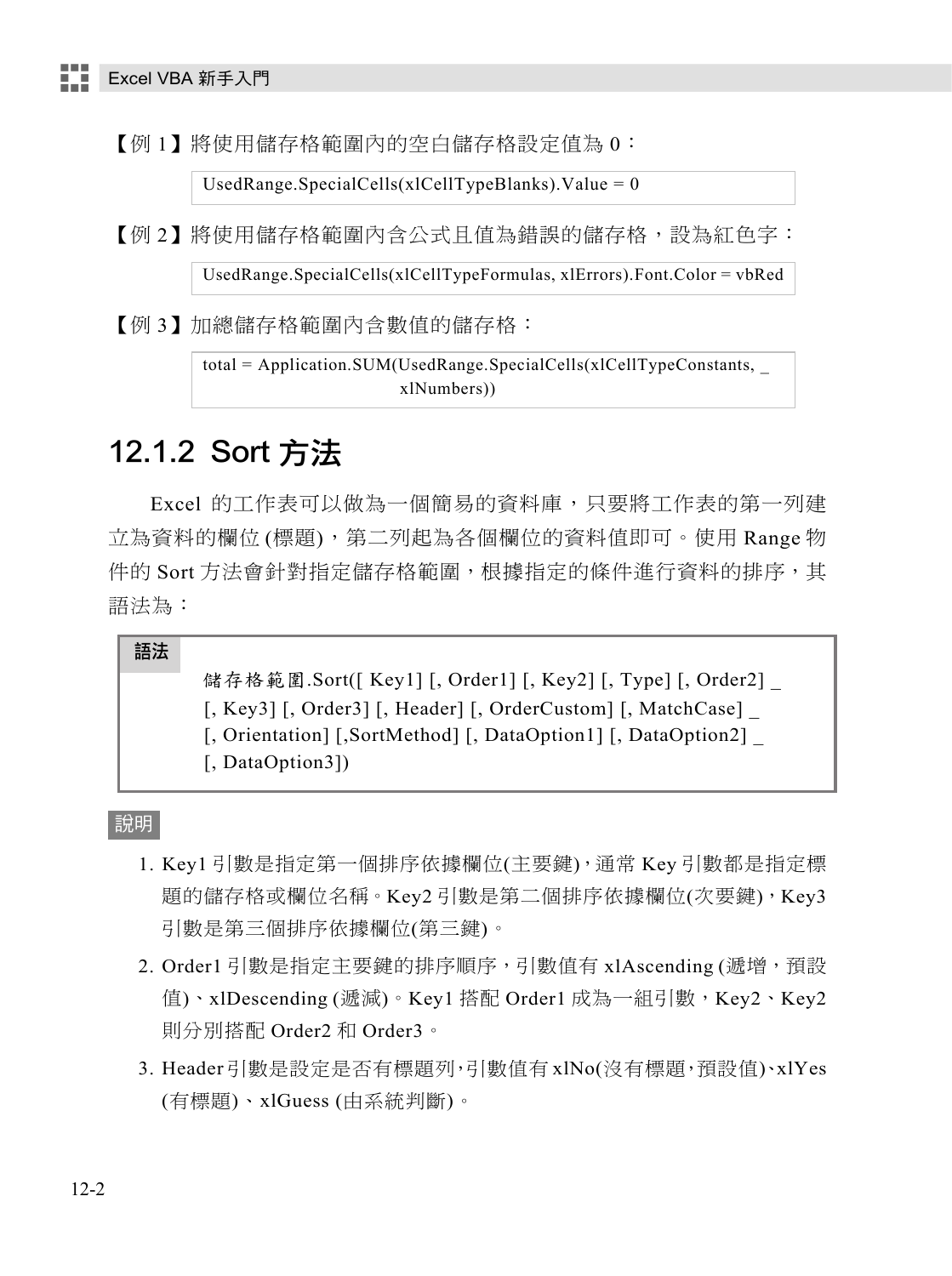- 4. MatchCase 引數設定是否區分英文字母大小寫,引數值有 True(區分)、 False(不區分)。
- 5. Orientation 引數是設定排序方向,引數值有 xlSortRows(列,預設值)、 xlSortColumns(欄)。
- 6. SortMethod 引數是設定中文字的排序依據,引數值有 xlPinYin(注音,預 設值)、xlStroke(筆畫)。
- 7. DataOption1 引數是設定 Key1 引數的文字和數字排序規則,引數值有 xlSortNormal (數字和文字資料分開,預設值) 、xlSortTextAsNumbers (文 字視為數字)。DataOption2、DataOption3 引數分別搭配 Key2、Key3 引數。
- 8. 使用 Sort 方法後,系統會保留 Header、Order1、Order2、Order3、 OrderCustom 和 Orientation 等引數的設定值,供下次使用 Sort 方法時延 用。如果要避免前次保留值影響排序結果時,就要完整指定這些引數值。
- 9. Rang 物件的 Sort 方法最多只能指定 3 個排序欄位, 當需要排序的欄位超 過 3 個時,就可以執行 Sort 方法多次來達成。
- 10.執行 Sort 方法時工作表畫面會隨之不斷異動,想加快速度可以在執行前, 先將 Application 物件的 ScreenUpdating 屬性值設為 False, 執行 Sort 方法 後再重設為 True。
- 【例 1】A1:D10 儲存格範圍根據 A 欄做遞減排序(有標題列):

Range("A1:D10").Sort Key1:=Range("A1"), Order1:=xlDescending, \_ Header:=xlYes

【例 2】A 到 E 欄主要依 B 欄遞增,次要依 D 欄遞減排序(無標題列):

Columns("A:E").Sort Key1:=Columns("B"), Order1:=xlAscending, \_ Key2:=Columns("D"), Order2:=xlDescending, Header:=xlNo

【例 3】A 到 G 欄依 B、C、D、E 欄的優先順序做遞增排序:

Columns("A:G").Sort Key1:=Range("D1"), Key2:=Range("E1") '先處理優先順序較低的欄位,優先順序高的後處理 Columns("A:G").Sort Key1:=Range("B1"), Key2:=Range("C1")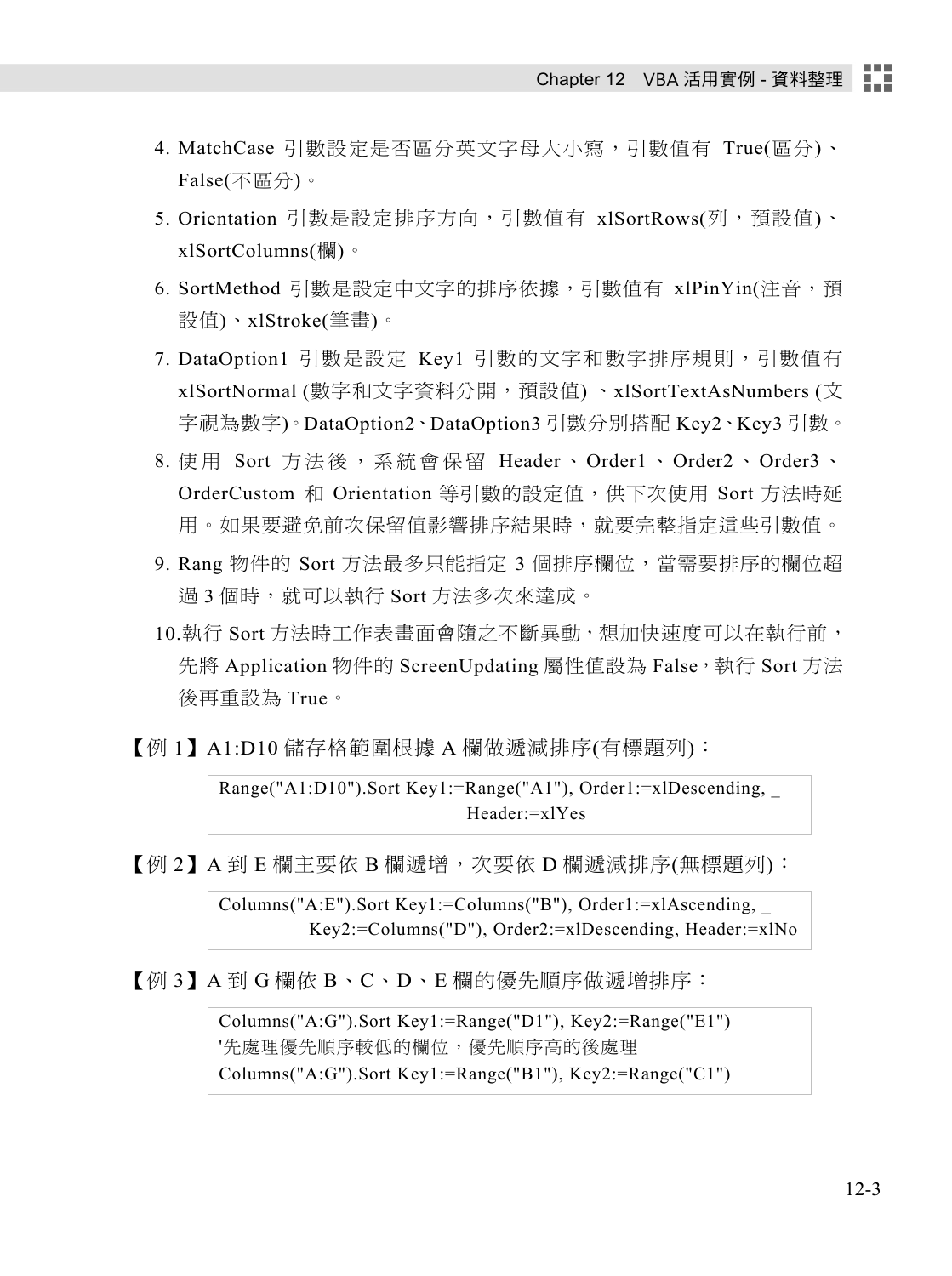【例 4】在標題欄上快按兩下,就依照該欄做遞增排序:

Private Sub Worksheet BeforeDoubleClick(ByVal Target As Range, Cancel As Boolean) Dim dataRng As Range Set dataRng = UsedRange ' 取得資料儲存格範圍 Dim colCount As Integer colCount = dataRng.Columns.Count ' 取得資料儲存格範圍的欄位數 '若是第一列欄位 If Target.Row = 1 And Target.Column <= colCount Then Cancel = True dataRng.Sort Key1:=Target, Header:=xlYes '依 Target 欄位排序 End If Set data $Rng = nothing$ End Sub

## 12.1.3 AutoFilter 方法

使用 Range 物件的 AutoFilter 方法,可以根據準則篩選工作表中的資料, 將不符合條件的資料以整列方式隱藏,只顯示出符合條件的資料。就像是執 行「自動篩選」功能,其語法為:

#### 語法

### 儲存格範圍.AutoFilter([Field][, Criteria1][, Operator][, Criteria2] [, VisibleDropDown])

- 1. Field 引數是指定篩選依據的欄位,引數值為整數。如果要指定 A 欄引數 值應設為 1,B 欄為 2…依此類推。
- 2. Criteria1 引數是指定篩選的準則,引數可為數值、字串、陣列等,可搭配 Operator 引數。例如"通過"、"電\*"(以電字開頭)、"<0"(數值小於 0) 、 "="(空白儲存格)、"<>"(非空白儲存格)、"><"(無資料儲存格),省略時預 設為全部。
- 3. Operator 引數搭配 Criteria1 引數指定篩選的類型,或兩個篩選準則的邏輯 運算。常用的引數值為 xlAnd(Criteria1 和 Criteria2 篩選準則做 AND 邏輯 運算)、xlOr(Criteria1 和 Criteria2 篩選準則做 OR 邏輯運算)、xlTop10Items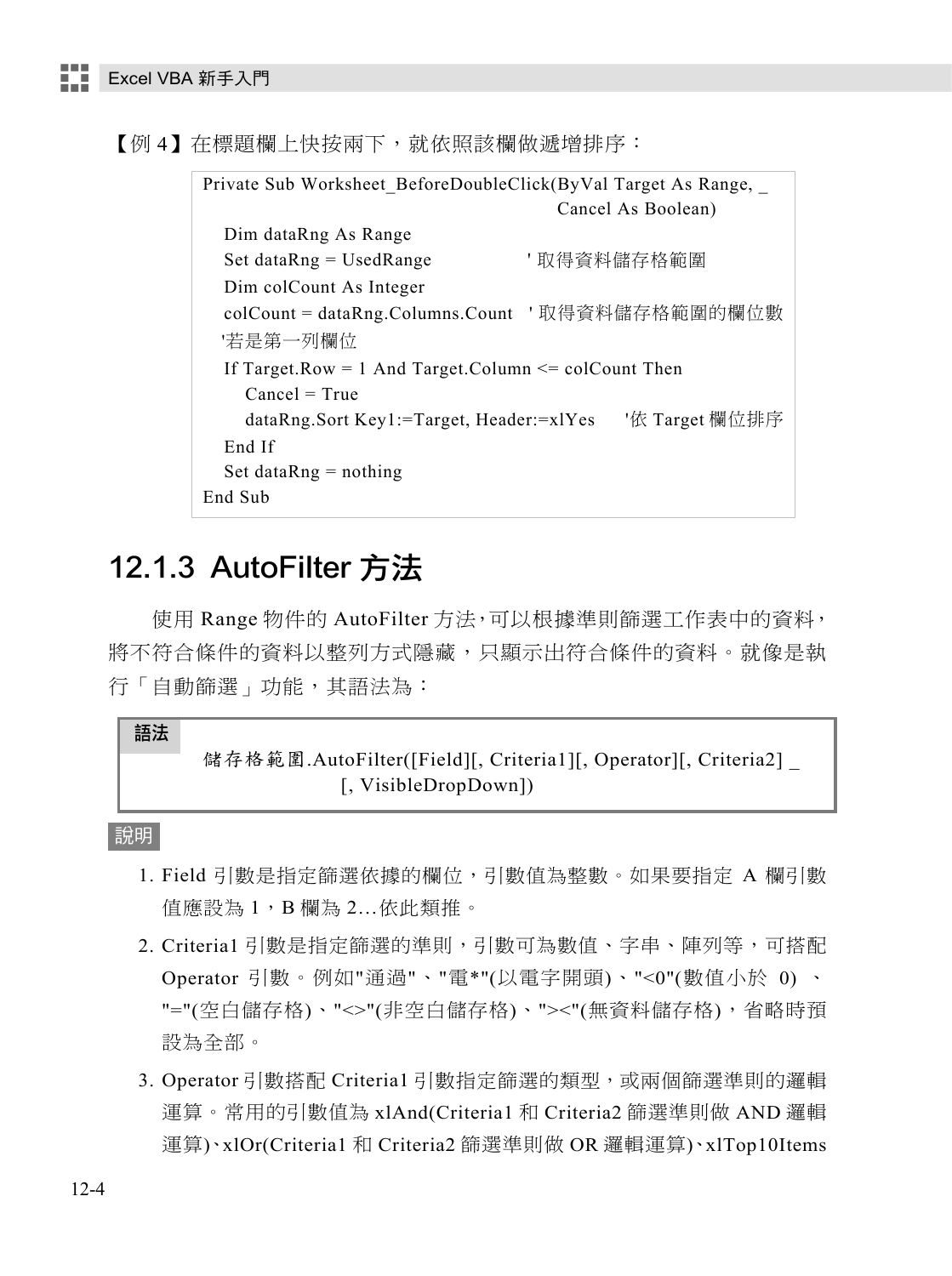(顯示 Criteria1 指定數量的最高值項目)、xlBottom10Items(顯示 Criteria1 指定數量的最低值項目)、xlTop10Percent(顯示 Criteria1 指定百分比的最 高值項目)、xlBottom10Percent(顯示 Criteria1 指定百分比的最低值項目)、 xlFilterValues(條件值)、xlFilterCellColor(儲存格的色彩)、xlFilterFontColor ( 字型的色彩 ) 、 xlFilterDynamic( 動態篩選 ) 。例如 Operator 引數值為 xlTop10Items, Criteria1 引數值為 3, 表篩選出前三大的資料。

- 4. Criteria2 引數是指定第二個篩選準則,搭配 Criteria1 及 Operator 引數。
- 5. VisibleDropDown 引數設定是否顯示篩選欄位的下拉鈕,引數值有 True(顯 示,預設值)、False(隱藏)。
- 6. 若 AutoFilter 方法沒有任何引數值時,只會切換篩選下拉鈕的顯示狀態, 可用來取消自動篩選。工作表使用自動篩選時,該工作表的 AutoFilterMode 屬性值為 True,若設為 False 可取消自動篩選。使用工作表的 ShowAllData 方法會顯示全部資料,但仍屬自動篩選狀態所以還會顯示篩選下拉鈕。
- 【例 1】將使用儲存格依 A 欄篩選,準則是值大於 100,並隱藏下拉鈕:

UsedRange.AutoFilter Field:=1, Criteria1:=">=100", VisibleDropDown:=False

【例 2】將使用儲存格依 B 欄篩選,準則是最小值的後 3 個項目:

UsedRange.AutoFilter Field:=2, Criteria1:= 3, Operator:=xlBottom10Items

【例 3】將使用儲存格依 C 欄篩選,準則是最大值的前 25%項目:

UsedRange.AutoFilter Field:=3, Criteria1:= 25, Operator:=xlTop10Percent

【 例 4 】 將使用儲存格依 A 欄篩選,準則是字型為紅色的項目:

UsedRange.AutoFilter Field:=1, Criteria1:= vbRed, \_ Operator:= xlFilterFontColor

【例 5】將使用儲存格依 B 欄篩選,進則是高於平均值的項目:

UsedRange.AutoFilter Field:=2, Criteria1:= 33, \_ Operator:=xlFilterDynamic '33 表高於平均、34 表低於平均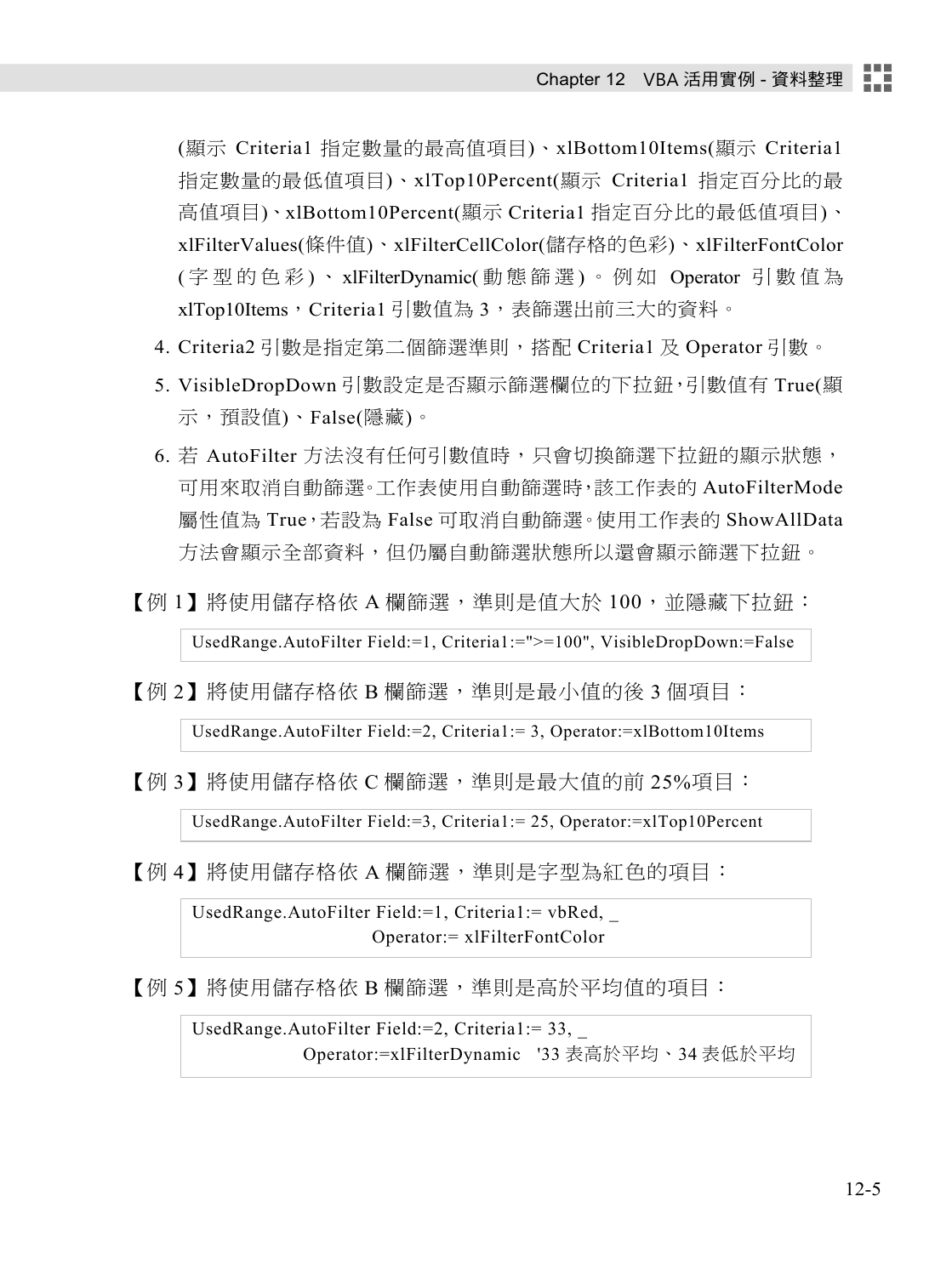【例 6】將使用儲存格依 C 欄篩選,進則是姓氏為張、何的項目:

UsedRange.AutoFilter Field:=3, Criteria1:= Array("張\*", "何\*"), Operator:=xlFilterValues

【例 7】 將使用儲存格依 A 欄篩選, 進則是倫敦、紐約、東京的項目:

Dim aryC(3) As String: aryC(0)= "倫敦": aryC(1)= "紐約": aryC(2)= "東京" UsedRange.AutoFilter Field:=1, Criteria1:= aryC, Operator:=xlFilterValues

【例 8】將使用儲存格依 B 欄篩選,準則是值超出 0~100 的項目:

UsedRange.AutoFilter Field:=2, Criteria1:=" <0", Operator:=xlOr, \_ Criteria $2 = " > 100"$ 

【例 9】將使用儲存格依 C 欄篩選,進則是日期為 2021 年的項目:

UsedRange.AutoFilter Field:=3, Criteria1:=">=01/01/2021", \_ Operator:=xlAnd, Criteria2:="<=12/31/2021"

【例 10】若工作表有使用自動篩選,就顯示全部資料:

If ActiveSheet.AutoFilterMode = True Then ActiveSheet.ShowAllData

【例 11】若工作表有使用自動篩選,就取消自動篩選:

If Not ActiveSheet.AutoFilter Is Nothing Then ActiveSheet.AutoFilterMode = False End If

## 12.2 篩選基金績效

**4 範例**: 12-2 基金績效篩選.xlsm

活頁簿中有「篩選」、「複製」、「資料」三個工作表。在「篩選」工 作表中按微調按鈕,可以設定篩選的百分比 (10~100,預設值 50)。在 「一個月」~「sharp」欄位快按兩下,會依該欄遞減排序並篩選出前指 定百分比的項目。按 複製 鈕會將篩選後的資料複製到「複製」工作表中。 按 復原 鈕會將「資料」工作表的原始資料,複製到「篩選」工作表。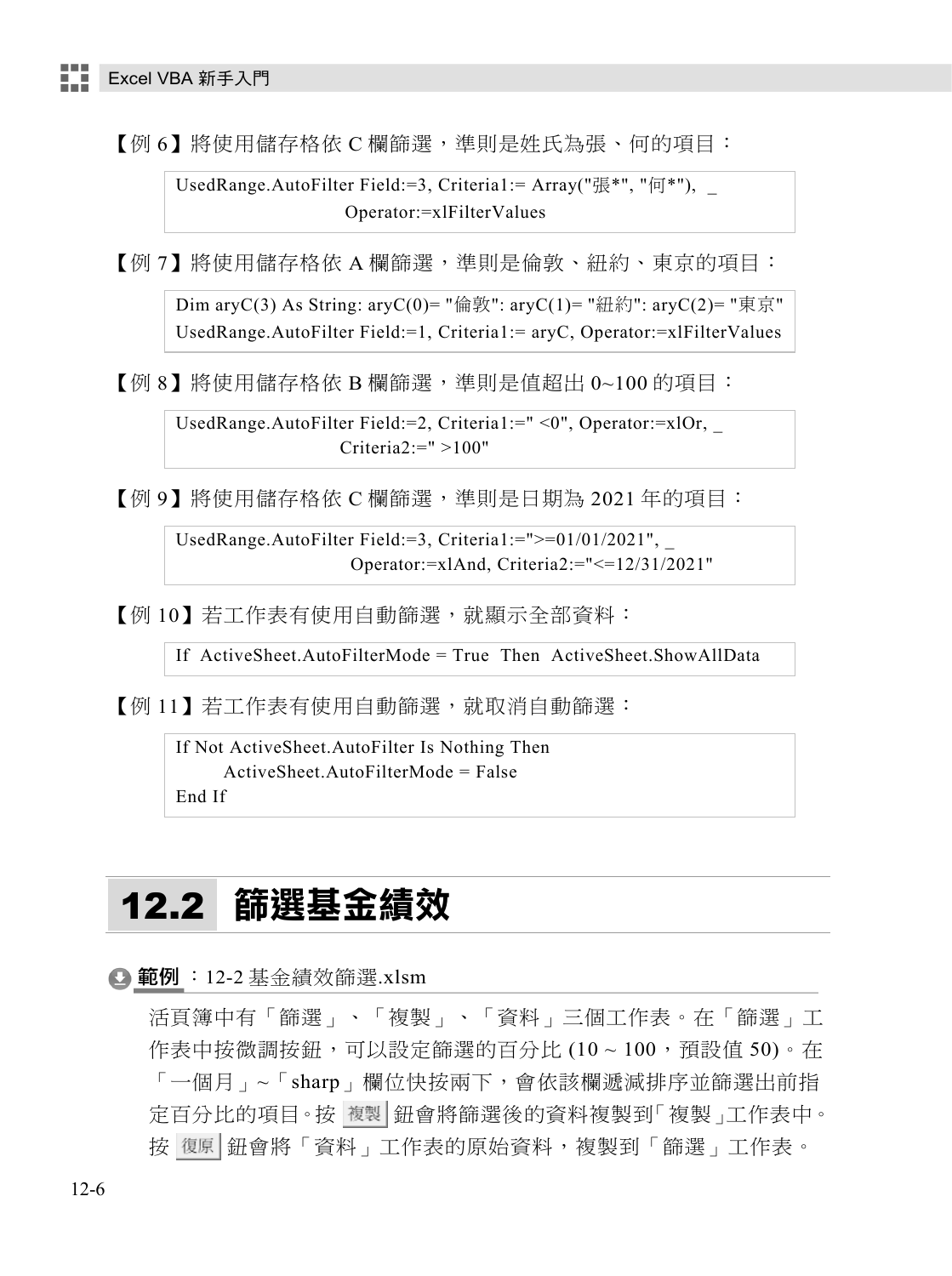#### 執行結果

遞減排序

|                |          |         |               |       |       |         |         |        |            |      |               | <b>IVI</b>                       |    |
|----------------|----------|---------|---------------|-------|-------|---------|---------|--------|------------|------|---------------|----------------------------------|----|
| 基金名稱           |          |         | └─個別┓三個別」六個別。 |       | 一年    | 十二年     | 『三年』    | ▼旧成立氏  | ┤標準扩。      |      | ←sharp → 前幾%: | $\blacktriangle$<br>複製<br>$50 -$ | 復原 |
| 野村優質基金         | 90.82    | 0.55    | 7.52          | 12.08 | 41.31 | 138.56  | 160.75  | 808.2  | 22.37      | 0.45 |               |                                  |    |
| 野村成長基金         | 70.51    | $-2.08$ | 4.24          | 12.82 | 39.98 | 119.93  | 135.911 | 605.1  | 20.781     | 0.47 |               |                                  |    |
| 新光台灣富貴基金       | 55.07    | 0.75    | 16.16         | 38.3  | 73.45 | 128.71  | 131.39  | 865.66 | 18.89      | 0.88 |               |                                  |    |
| 新来大三漫其全        | 44.08    | n a2    | I 4 9 1       | 32.73 |       | 142.061 | 12263   | 340.8  | $^{\circ}$ | 0.73 |               |                                  |    |
| 資料<br>複製<br>篩選 | $^{(+)}$ |         |               |       |       |         |         |        |            |      |               |                                  |    |

上機操作

Step **01** 開啟範例「12-2 基金績效篩選(練習檔)」活頁簿檔案,內含「篩選」、 「複製」、「資料」三個工作表。

Step **02** 建立 ActiveX 控制項

- 在 N1 儲存格建立 SpinButton1 微調按鈕控制項,設定 Min = 10(最小值)、  $Max = 100$ (最大值)、Value = 50(預設值)、SmallChange = 10(增減值)、 LinkedCell = "M1"(連結 M1 儲存格)等屬性值。
- 在 N1~O1 儲存格建立 BtnCopy、BtnUndo 兩個命令按鈕控制項。

|  |            |      |   | SpinButton1 | BtnUndo |
|--|------------|------|---|-------------|---------|
|  |            |      | M |             |         |
|  | 標準差 sharpe | 前幾%. |   |             |         |
|  |            |      |   |             |         |

BtnCopy

Step **03** 撰寫程式碼

【 工作表 1 程式碼 】

|  |  | 01 Private Sub Worksheet BeforeDoubleClick (ByVal Target As Range, |  |  |
|--|--|--------------------------------------------------------------------|--|--|
|  |  | Cancel As Boolean)                                                 |  |  |

|    | 09 End Sub                          |                                                                                   |
|----|-------------------------------------|-----------------------------------------------------------------------------------|
| 08 | End If                              |                                                                                   |
| 07 | Range("A:K").AutoFilter field:=col, | Criteria1:=SpinButton1.Value, Operator:=xlTop10Percent                            |
| 06 |                                     | Range("A:K").Sort Key1:=Cells(1, col), Order1:=xlDescending,<br>$Header: = x1Yes$ |
| 05 |                                     | If Target. Row = 1 And (col >= 3 And col <= 11) Then                              |
| 04 | $col = Target.Column$               | '取得快按兩下的儲存格的欄數                                                                    |
| 03 | Dim col As Integer                  |                                                                                   |
| 02 | $Cancel = True$                     | '關閉編輯狀態                                                                           |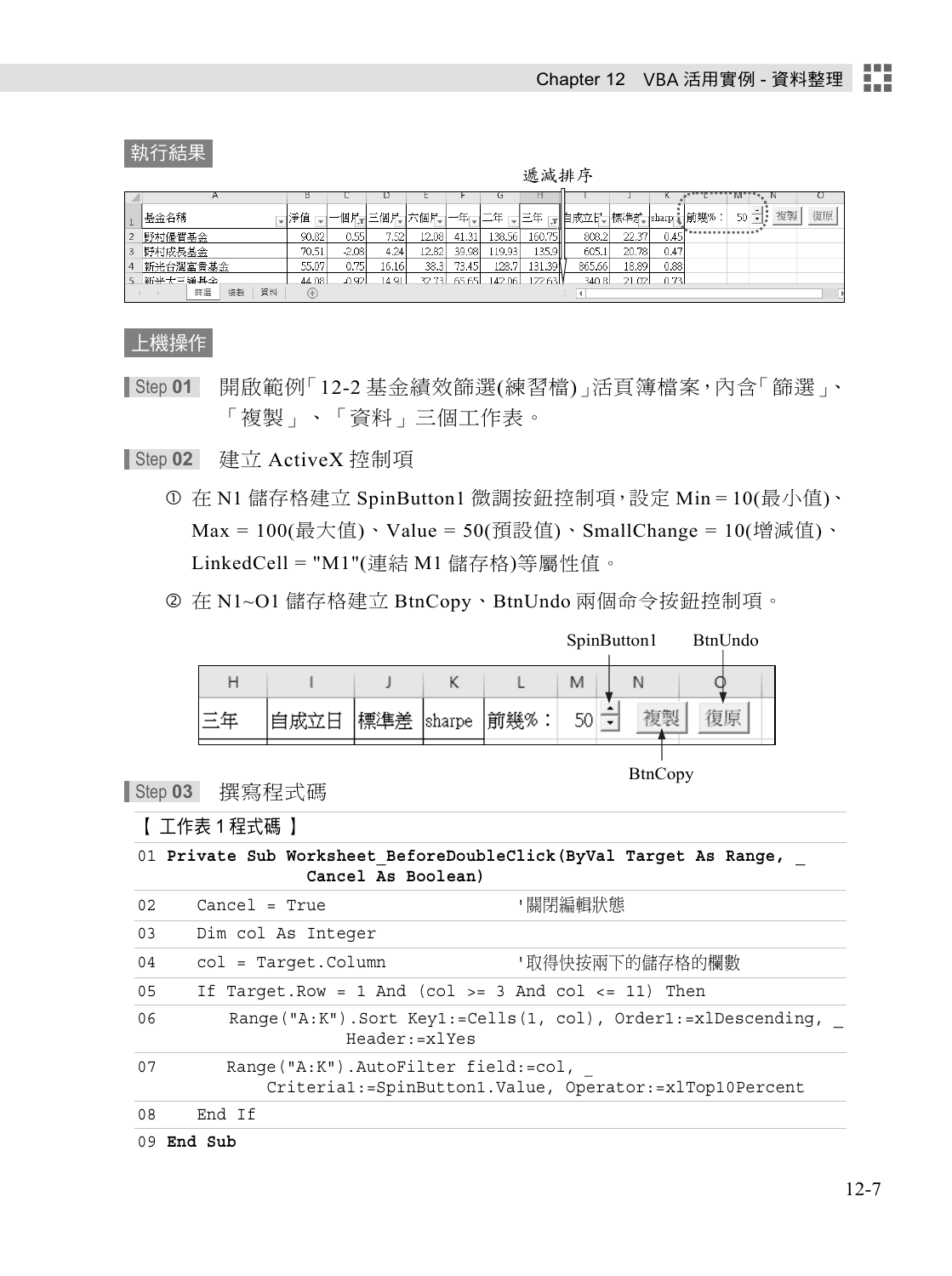| 10 |                                                             |
|----|-------------------------------------------------------------|
|    | 11 Private Sub BtnCopy Click()                              |
| 12 | Range("A:K").Copy Destination:=Worksheets("複製").Range("A1") |
| 13 | 「自動調整大小<br>Worksheets("複製").Columns("A:K").AutoFit          |
|    | 14 End Sub                                                  |
| 15 |                                                             |
|    | 16 Private Sub BtnUndo Click()                              |
| 17 | If Not ActiveSheet.AutoFilter Is Nothing Then               |
| 18 | ActiveSheet.AutoFilterMode = False<br>'取消自動篩選               |
| 19 | End If                                                      |
| 20 | Worksheets("資料").UsedRange.Copy                             |
|    | Destination:=Worksheets("篩選").Range("A1")                   |
|    | 21 End Sub                                                  |

- 1. 第 1~9 行: 使用者在工作表快按兩下時,會觸發 Worksheet BeforeDoubleClick 事件。
- 2. 第 3~4 行:Target 參數代表快按兩下的儲存格,用 Column 屬性取得欄數 col。
- 3. 第 5~8 行:若快按兩下的儲存格在第一列且為 3~11 欄,就做排序和篩選。
- 4. 第 6 行:使用 Sort 方法依 Target 儲存格做遞減排序,指定有標題列。
- 5. 第 7 行:使用 AutoFilter 方法依 col 欄位做篩選,準則為前 SpinButton1.Value 百分比的項目。
- 6. 第 11~14 行:按「複製」鈕時會用 Copy 方法,將篩選後的資料複製到「複 製」工作表中。然後用 AutoFit 方法自動調整 A 到 K 欄的大小。
- 7. 第 16~21 行: 按「復原」鈕時,若「篩選」工作表有自動篩選就取消,然後 用 Copy 方法將「資料」工作表的資料複製到「篩選」工作表。

## 12.3 快按兩下標題欄位彙整銷售資料

 $\bigodot$  範例 : 12-3 銷售資料彙整.xlsm

在「資料」工作表的「業務員」、「月份」、「地區」、「品名」標題 欄位上快按兩下,會依該欄位的項目建立工作表,並將相關的資料複製 至對應的工作表中。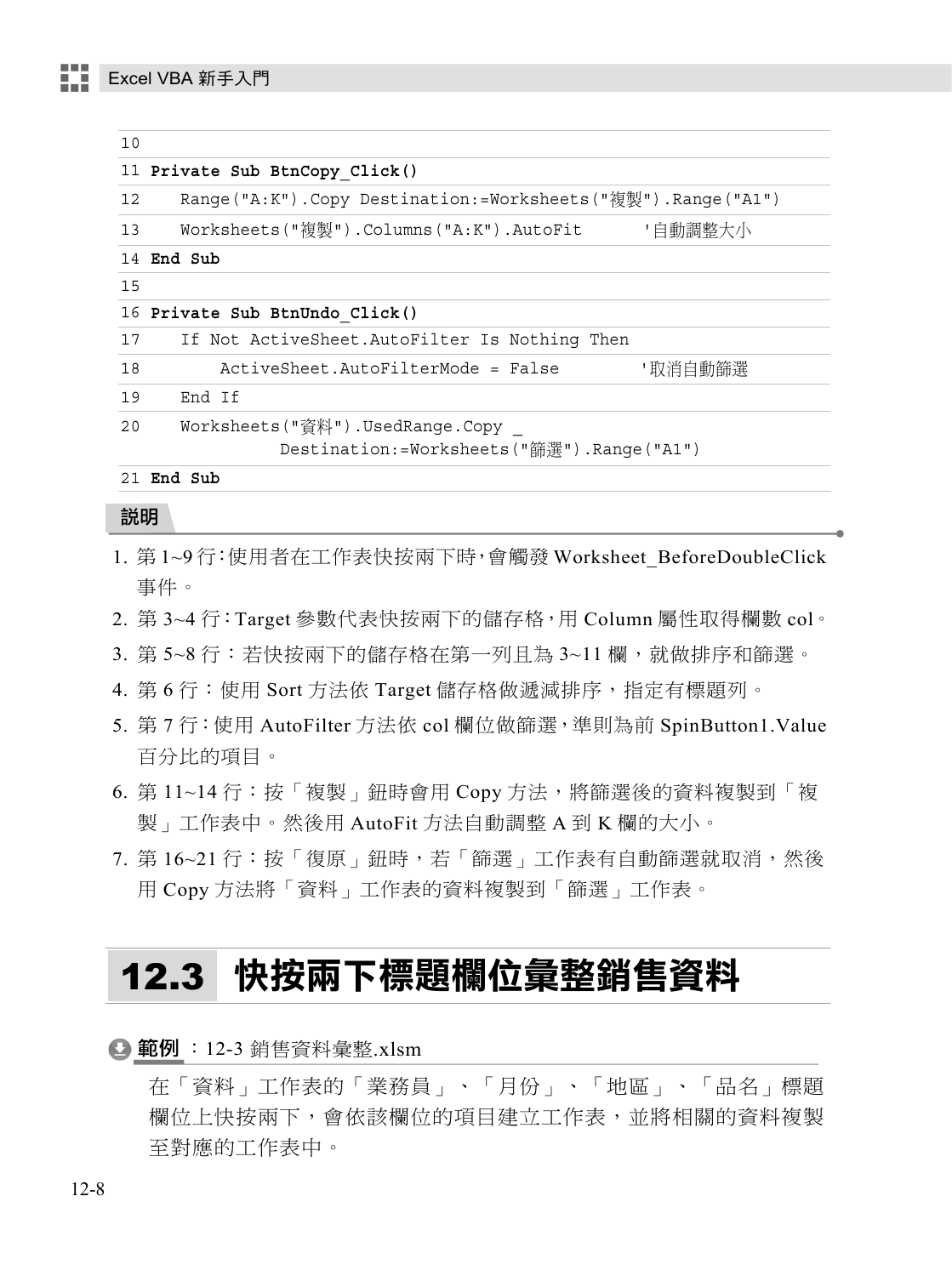### 執行結果

標題欄位快按兩下

|   |     |    |          |         |      |    | G     |  |
|---|-----|----|----------|---------|------|----|-------|--|
|   | 業務員 | 月份 | 地區       | 品名      | 單價/箱 | 數量 | 銷售金額  |  |
|   | 張志成 | 月  | 松山區      | 八寶粥     | 260  |    | 3120  |  |
|   | 何嘉益 | 2月 | 萬華區      | 茶裏王     | 395  | 46 | 18170 |  |
| 4 | 張力元 | 3月 | 中正區      | 八寶粥     | 260  |    | 3900  |  |
|   | 張志成 | 月  | 松山區      | 口樂<br>비 | 320  | 43 | 13760 |  |
|   |     | 資料 | 2月<br>1月 | 3月      | ÷    |    |       |  |

產生工作表

### 上機操作

Step **01** 開啟範例「12-3 銷售資料彙整(練習檔)」活頁簿檔案,內含「資料」 工作表。

Step **02** 撰寫程式碼

【 工作表 1 程式碼 】

|    | 01 Private Sub Worksheet BeforeDoubleClick (ByVal Target As Range,<br>Cancel As Boolean) |
|----|------------------------------------------------------------------------------------------|
| 02 | Application.Calculation = xlCalculationManual 「停止公式自動計算                                  |
| 03 | Application.ScreenUpdating = False     ' 停止畫面更新                                          |
| 04 | Application.DisplayStatusBar = False<br>′ 停止更新狀態列                                        |
| 05 | ' 停止事件處理<br>Application.EnableEvents = False                                             |
| 06 | '關閉編輯狀態<br>$Cancel = True$                                                               |
| 07 | Dim col, frow As Integer                                                                 |
| 08 | col = Target.Column '取得快按兩下的儲存格的欄數                                                       |
| 09 | fRow = UsedRange.Rows.Count<br>'最下列數                                                     |
| 10 | If Target. Row = 1 And (col >= 1 And col <= 4) Then                                      |
| 11 | Dim dic                                                                                  |
| 12 | Set dic = CreateObject("scripting.dictionary") 「建立字典                                     |
| 13 | For Each cel In Range (Cells (2, col), Cells (fRow, col))                                |
| 14 | $dic.Item(cel.Value) = 1$                                                                |
| 15 | Next                                                                                     |
| 16 | Dim IsExist As Boolean<br>' 紀錄工作表是否存在                                                    |
| 17 | ' 根據字典的鍵值逐一處理<br>For Each d In dic.keys                                                  |
| 18 | '預設工作表不存在<br>$IsExist = False$                                                           |
| 19 | For $i = 1$ To Worksheets. Count                                                         |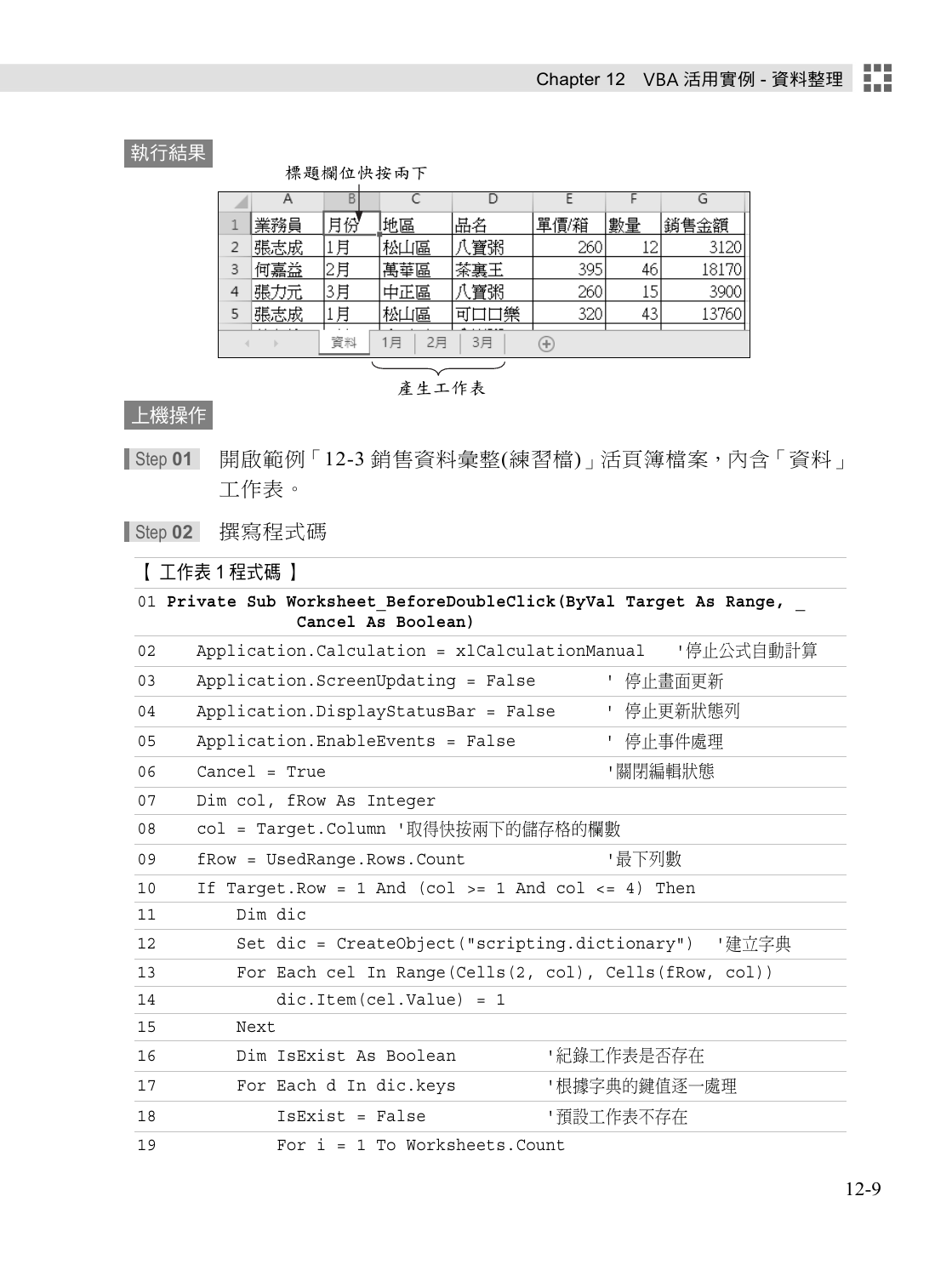| 20 | If Worksheets $(i)$ . Name = d Then                                |
|----|--------------------------------------------------------------------|
| 21 | IsExist = True<br>- 設工作表存在                                         |
| 22 | Exit For                                                           |
| 23 | End If                                                             |
| 24 | Next                                                               |
| 25 | If IsExist = False Then<br>- 若工作表不存在                               |
| 26 | Worksheets. Add (after: =Worksheets (Worksheets. Count)). Name = d |
| 27 | Else                                                               |
| 28 |                                                                    |
| 29 | End If                                                             |
| 30 | Range("A:G").AutoFilter field:=col, Criteria1:=d                   |
| 31 | Range("A:G").Copy Destination:=Worksheets(d).Range("A1")           |
| 32 | Range ("A:G") . AutoFilter                                         |
| 33 | Next                                                               |
| 34 | End If                                                             |
| 35 | Application. Calculation = xlCalculationAutomatic<br>'恢復公式自動計算     |
| 36 | Application. ScreenUpdating = True<br>'恢復畫面更新                      |
| 37 | Application.DisplayStatusBar = Truee<br>'恢復更新狀態列                   |
| 38 | '恢復事件處理<br>Application.EnableEvents = True                         |
|    | 39 End Sub                                                         |

- 1. 第 1~39 行: 使用者在工作表快按兩下時, 會觸發 Worksheet BeforeDoubleClick 事件。
- 2. 第 2~5、35~38 行:VBA 程式執行時,Excel 也會執行其對應的功能。為避免 影響執行速度,可以先停止 Excel 的部分功能,程式執行後再恢復功能。
- 3. 第 10~34 行:若快按兩下的儲存格在第一列且為 1~4 欄位才彙整資料。
- 4. 第 11~12 行:建立字典 dic,字典(dictionary)是儲存「鍵」(key)和「值」(value) 成對的資料結構,一個「鍵」只會對應到一個「值」,也就是「鍵」是唯一 不能重複。因為要找出指定欄中不重複的項目,利用字典資料結構最簡便。
- 5. 第 13~15 行:將指定欄中的所有儲存格值作為「鍵」,「值」為 1(可用其它 固定值),逐一放入 dic 字典,因為「鍵」是唯一所以重複資料會自動被刪除。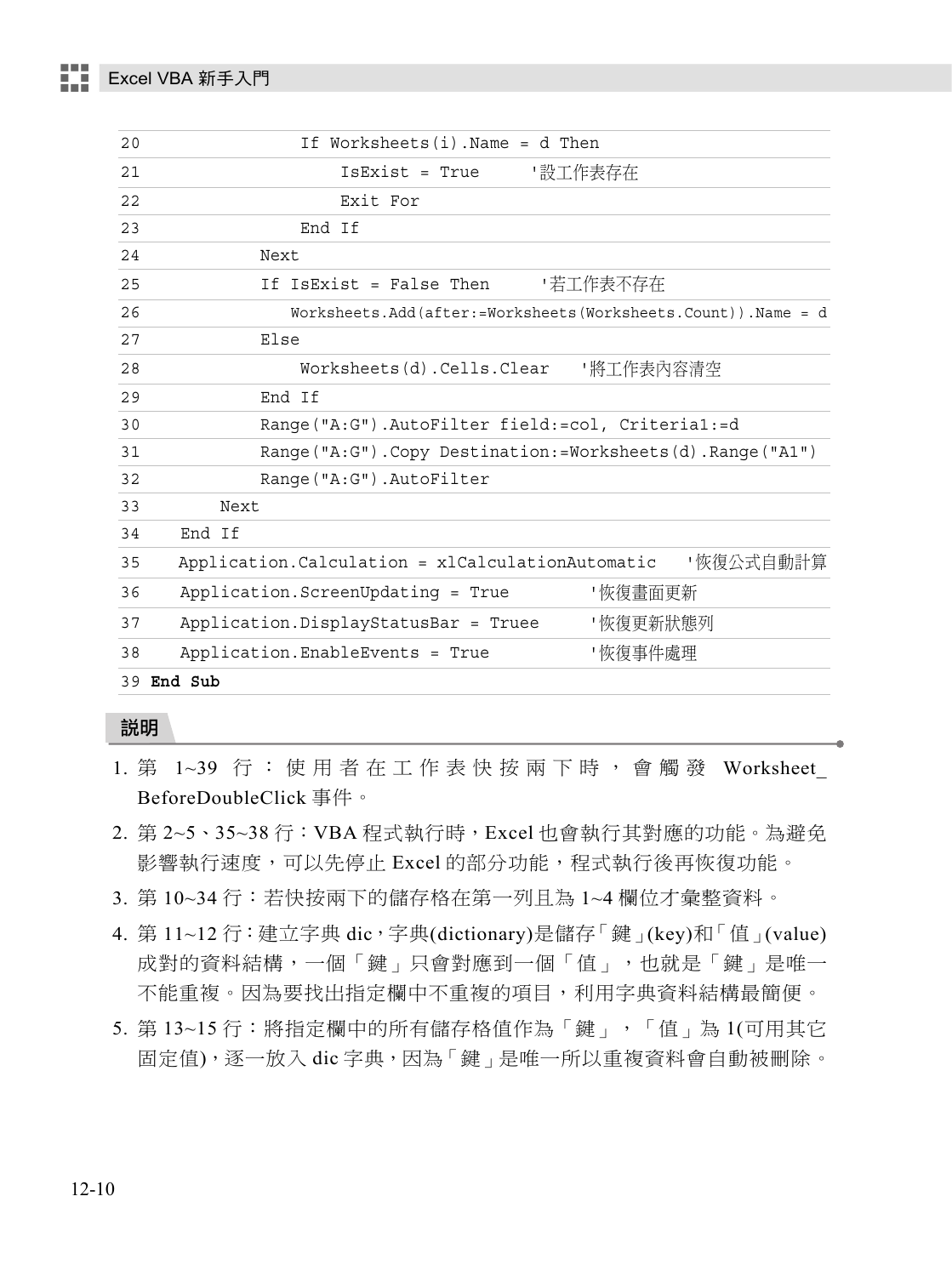- 6. 第 17~34 行:逐一取出 dic 字典中所有的「鍵」值,先檢查有無以「鍵」值 為名的工作表,如果沒有就新增,如果已經存在就清空內容。然後以「鍵」 值篩選資料後,將資料複製到對應的工作表中。
- 7. 第 19~24 行:逐一取得工作表的 Name 屬性值來比對「鍵」值,就能得知工 作表是否存在。
- 8. 第 25~29 行:如果工作表不存在時就用 Add 方法新增,並指定 Name 屬性值 來設定名稱;存在時用 Cells 的 Clear 方法將工作表內容清空。
- 9. 第 30~32 行:用 AutoFilter 方法篩選資料,然後用 Copy 方法複製資料到對應 的工作表中。最後取消自動篩選的功能。

## 12.4 用快速鍵整理基金資料

#### **△** 範例 :12-4 基金資料整理.xlsm

設計按快速鍵 Ctrl + 6 shift + B 時, 會整理中網路下載的基金評等資 料。整理時先刪除空白列,新增一個「基金類別」標題欄位,然後將多 餘的標題列和基金類別列刪除。

執行結果

|       |                | $\mathsf{A}$          |              | В                       | С            | D               | Ε |                               | G          | н          |    |                                                        | K          |                         | M                 |  |
|-------|----------------|-----------------------|--------------|-------------------------|--------------|-----------------|---|-------------------------------|------------|------------|----|--------------------------------------------------------|------------|-------------------------|-------------------|--|
| 基金類別列 |                | 環球債券                  |              |                         |              |                 |   |                               |            |            |    |                                                        |            |                         |                   |  |
|       | $\overline{a}$ | 基金名稱                  |              |                         |              |                 |   |                               |            |            |    | 整體總回《三年總回《五年總回《十年總回《整體穩定》三年穩定》五年穩定1十年穩定【整體保本 三年保本 五年保本 |            |                         | 十年保本              |  |
|       |                | 聯邦優勢策略全球債券組1          |              | 2                       |              |                 |   |                               |            |            |    |                                                        |            |                         |                   |  |
|       |                | 復華全球債券基金              |              | 5                       |              | 5               | 4 | 5                             | 5          | 5          |    | ς                                                      |            |                         | 5                 |  |
| 空白列   | 69             |                       |              |                         |              |                 |   |                               |            |            |    |                                                        |            |                         |                   |  |
|       | 70             | 環球高息債券                |              |                         |              |                 |   |                               |            |            |    |                                                        |            |                         |                   |  |
|       | 71             | 基金名稱                  |              |                         |              | 整體總回《三年總回《五年總回》 |   | 十年總回《整體穩定』三年穩定』五年穩定 十年穩定 整體保本 |            |            |    |                                                        | 三年保本       | 五年保本                    | 十年保本              |  |
|       | 72             | 柏瑞全球策略高收益债券。          |              | 5                       |              |                 |   | 5                             |            |            |    |                                                        |            |                         |                   |  |
|       | 73             | 柏瑞全球策略高收益債券           |              | 5                       |              | 5               | 5 | 5                             | 5          | 5          |    |                                                        |            | 5                       |                   |  |
|       | 200            |                       |              |                         |              |                 |   |                               |            |            |    |                                                        |            |                         |                   |  |
| 空白列   | 201            |                       |              |                         |              |                 |   |                               |            |            |    |                                                        |            |                         |                   |  |
|       |                | 202 亜洲太平洋股票           |              |                         |              |                 |   |                               |            |            |    |                                                        |            |                         |                   |  |
|       |                | 203 基金名稱              |              | 整體總同三年總同                |              | 五年總同            |   | -年練同:整體穩定                     | 三年穩定       | 五年穏定       |    | 十年穏定! 整體保本                                             | 三年保本       | 五年保本                    | 十年保本              |  |
|       |                | 204 安聯東方入息基金 P 配息     |              | 5                       |              | 5               | 5 | 5                             | 5          | 5          | 5  |                                                        | 5          | 5                       | 5                 |  |
|       |                | OOF   高社団十一で (光神系) せん |              | $\overline{\mathbf{C}}$ |              |                 | x | c.                            | $\epsilon$ | $\epsilon$ | c. | c.                                                     | $\epsilon$ | $\overline{\mathbf{K}}$ |                   |  |
|       |                | 新增欄位                  |              |                         |              |                 |   |                               |            |            |    |                                                        |            |                         |                   |  |
|       |                |                       | B            |                         | $\mathsf{C}$ | D               | F |                               | G          | H          |    | K.                                                     |            | M                       | N                 |  |
| 移除    |                | 基金類別                  | 基金名稱         |                         |              |                 |   | 整體總回《三年總回《五年總回《十年總回《整體穩定》     |            | 三年穩定「五年穩定」 |    | 十年穏定[整體保本                                              | 三年保本       | 五年保本                    | 十年保本              |  |
|       | $\overline{2}$ | 環球債券                  | 聯邦優勢策略全球債券組1 |                         |              |                 |   |                               |            |            |    |                                                        |            |                         |                   |  |
| 空白列和  | $\mathbf{r}$   | 環球債券                  | 復華全球債券基金     |                         |              |                 | 5 |                               |            |            |    | 3                                                      | 5          | 5                       | 5<br>5            |  |
|       | 68             | 環球高息債券                | 柏瑞全球策略高收益借券。 |                         | 5.           | 5               | 5 |                               |            | 5          |    | 5                                                      | $\ddot{4}$ |                         | 5<br>3            |  |
| 標題列   | 69             | 提拔高自体类                | 柏磁全球策略高收米债券1 |                         | ς            | ς               | ς | E,                            | ς          | ς          |    | 5                                                      | Å          | Λ                       | 5<br>$\mathbf{R}$ |  |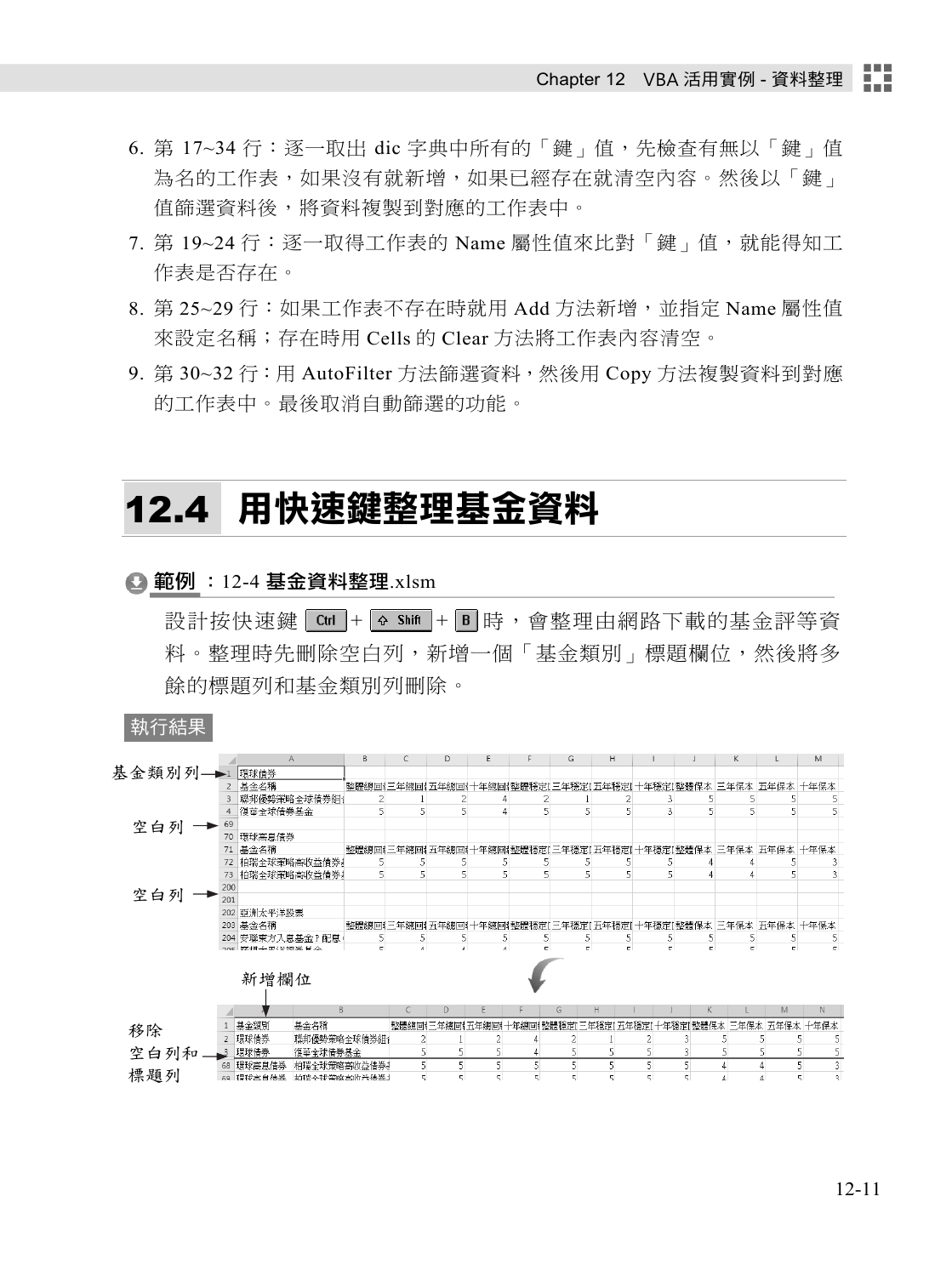### 上機操作

Step **01** 開啟範例「12-4 基金資料整理(練習檔)」活頁簿檔案。

Step **02** 在 ThisWorkbook 中建立 Workbook\_Open 和 Workbook\_BeforeClose 兩個事件程序。

【 ThisWorkbook 程式碼 】

01 **Private Sub Workbook\_Open()**

02 Application.OnKey "^+{b}", "ArrangeData"

03 **End Sub**

04

```
05 Private Sub Workbook_BeforeClose(Cancel As Boolean)
```
06 Application.OnKey "^+{b}"

07 **End Sub**

- 1. 第 1~3 行:想要按快速鍵就執行 Sub 程序,必須在 Workbook Open 事件程序 中,使用 Application 物件的 OnKey 方法。OnKey 方法的引數 "^+{b}"表按 Ctrl +  $\overline{Q}$  Shift +  $\overline{B}$  鍵(若是 Alt 鍵則用%), "ArrangeData"表執行的程序。注意設定 的快速鍵會蓋掉 Excel 預設的快速鍵, 所以可以使用較少用的按鍵組合。
- 2. 第 5~7 行:在 Workbook BeforeClose 事件程序中,使用 OnKey 方法取消快 速鍵的設定,來恢復 Excel 預設的快速鍵。
- 3. Workbook Open 事件程序只有在開啟活頁簿時才會執行,所以寫完程式要測 試前,必須關閉活頁簿再重新開啟。
- Step **03** 在活頁簿名稱上按右鍵,執行【插入/模組】指令,然後新增 Sub 程 序 ArrangeData()。

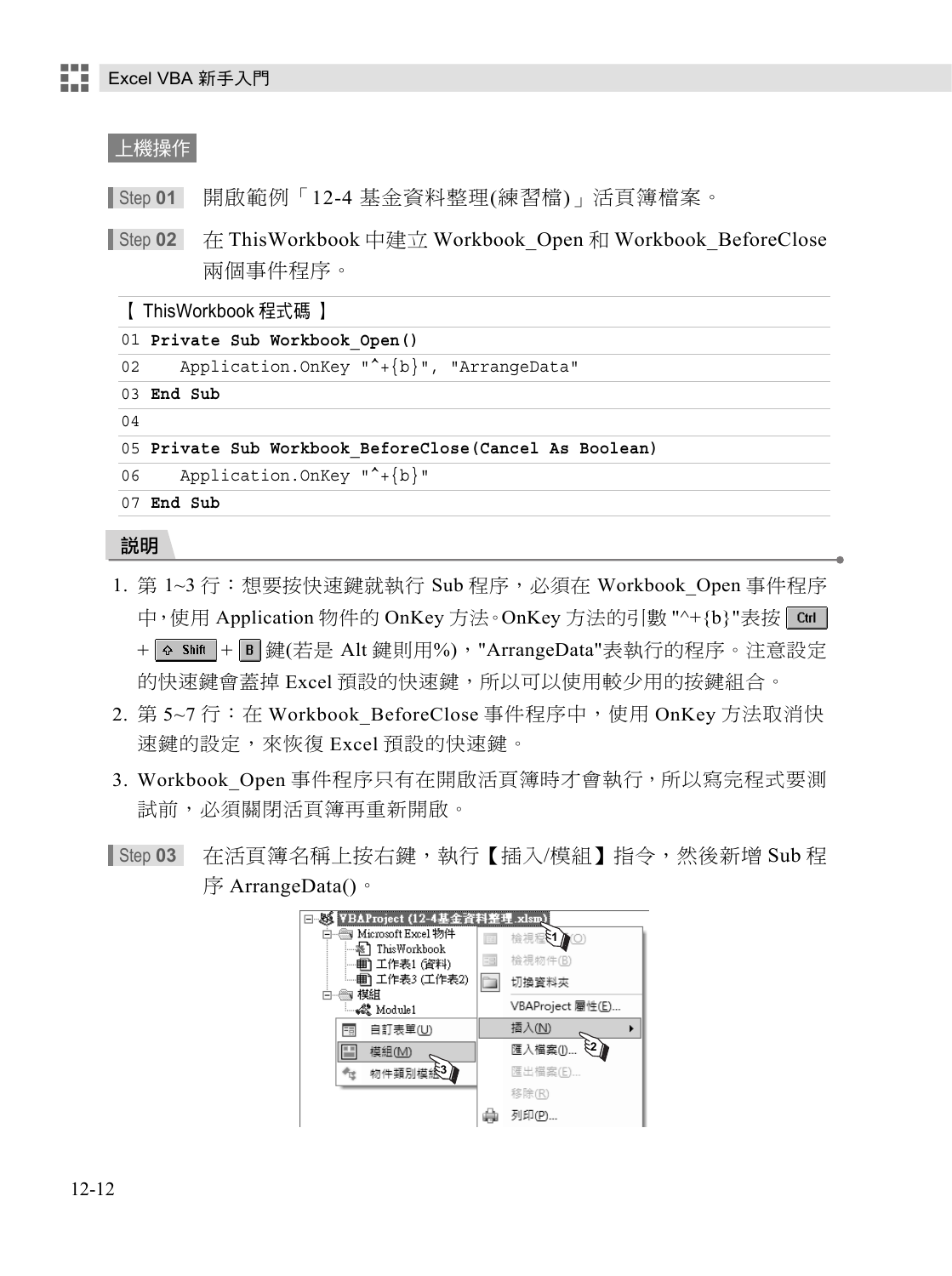|    | 【 模組 Module1 程式碼 】                                           |           |
|----|--------------------------------------------------------------|-----------|
|    | 01 Private Sub ArrangeData()                                 |           |
| 02 | Range("A:A").SpecialCells(xlCellTypeBlanks).EntireRow.Delete |           |
| 03 | Range("A1").EntireColumn.Insert shift:=xlToRight             | '插入 A 欄   |
| 04 | Range("A2").Value = "基金類別"                                   | '新增標題欄位   |
| 05 | Dim fRow As Integer                                          |           |
| 06 | $fRow = Range('B1") . End(x1Down) . Row$                     |           |
| 07 | Dim kind As String                                           | '紀錄基金類別   |
| 08 | For $i = 1$ To fRow - 2                                      |           |
| 09 | If Cells(i + 1, 2).Value = "基金名稱" Then                       |           |
| 10 | $\text{kind} = \text{Cells}(\text{i}, 2)$                    | '取得基金類別   |
| 11 | End If                                                       |           |
| 12 | Cells $(i + 2, 1)$ . Value = kind                            | "寫入基金類別   |
| 13 | Next                                                         |           |
| 14 | Rows (1). Delete                                             | '刪除第一列    |
| 15 | $fRow = Range('B1") . End(x1Down) . Row$                     |           |
| 16 | For $i = fRow TO 2 Step -1$                                  |           |
| 17 | If Cells(i, 2).Value = "基金名稱" Then                           |           |
| 18 | Rows(i).Delete                                               | '刪除多餘的標題列 |
| 19 | Rows(i - 1). Delete                                          | '刪除基金類別列  |
| 20 | End If                                                       |           |
| 21 | Next                                                         |           |
|    | 22 End Sub                                                   |           |

- 1. 第 1~22 行: 使用者按  $\boxed{\text{Ctr}}$  +  $\boxed{\text{A shift}}$  +  $\boxed{\text{B}}$  快速鍵, 所執行的 ArrangeData 程 序要寫在模組中。
- 2. 第 2 行: 使用 A 欄的 SpecialCells 方法, 指定引數為 xlCellTypeBlanks 取得 空白儲存格。然後用 EntireRow.Delete 方法,將空白儲存格所在列刪除,一 行程式就可以移除所有的空白列。
- 3. 第 3~4 行: 使用 Insert 方法插入 A 欄, 然後在 A2 儲存格設定「基金類別」 標題欄位。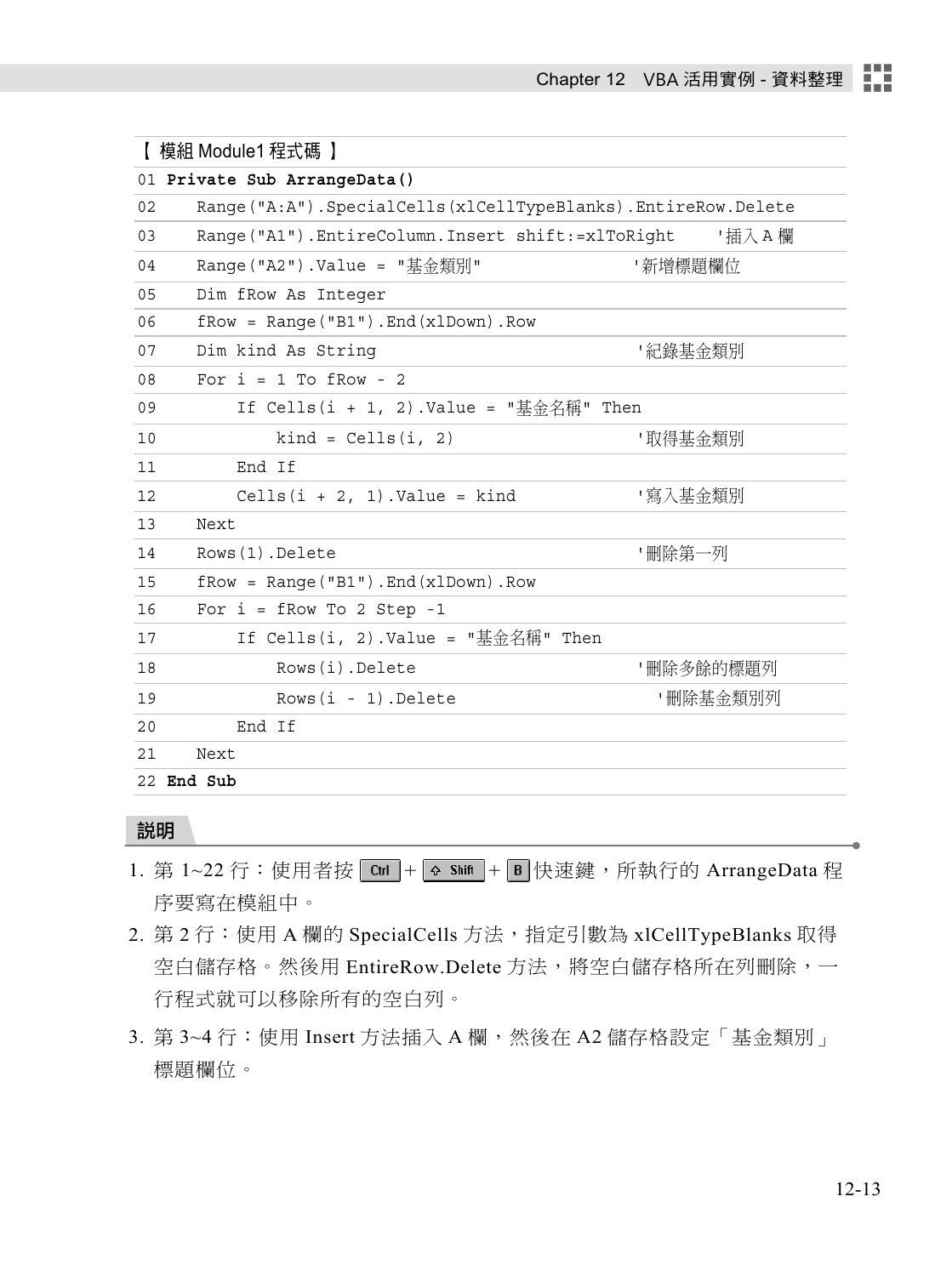4. 第 7~13 行: 用 For 迴圈中第 1 列到倒數第 2 列, 若下一列 B 欄儲存格值為 "基金名稱",就讀取 B 欄儲存格值(即基金類別)到 kind 變數,然後寫到下兩 列的 A 欄儲存格中。



5. 第 16~21 行:刪除多餘的標題列時,因為列數會不斷減少,所以用 For 迴圈 由下而上刪除,程式碼會必較簡潔。

## 12.5 用快捷功能表搜尋錯誤資料

**△範例** :12-5 搜尋錯誤資料.xlsm

設計一個使用快捷功能表,來搜尋錯誤資料或執行指定功能。按右鍵會 出現快捷功能表,有「空白儲存格」(標記空白儲存格)、「日期錯誤」 (標記日期錯誤儲存格)、「公式值錯誤」(標記公式值錯誤儲存格)、 「刪除字串中空白」(刪除字串中空白字元)、「轉大寫字母」(英文字母 轉成大寫)和「轉全形字」(英、數字轉成全形字)等功能項目,執行時會 對按右鍵所在欄的資料執行指定功能。

#### 執行結果

|        |   | Α          | B  |         |       |   |      |    |         |
|--------|---|------------|----|---------|-------|---|------|----|---------|
|        |   | 日期         | 編號 |         | 品名    |   | 單價   | 數量 | 小計      |
|        |   | 2000/13/20 | la |         | 空白儲存格 |   | 15   |    | 30      |
|        | 3 | 2000/2/30  |    |         | 日期錯誤  | 包 | 30   |    | 150     |
| 快捷功能表- | 4 | 2000/1/1   | a  |         | 公式值錯誤 | 餅 | 24   | ∍  | 168     |
|        | 5 | 2000/1/32  |    |         |       |   | lten |    | #VALUE! |
|        | 6 | 2000/12/31 | ТC | 刪除字串中空白 |       |   | 2    |    | #VALUE! |
|        |   | 2000/2/31  |    |         | 轉大寫字母 |   | 119  |    | 595     |
|        | 8 |            |    |         | 轉全形字  |   |      |    |         |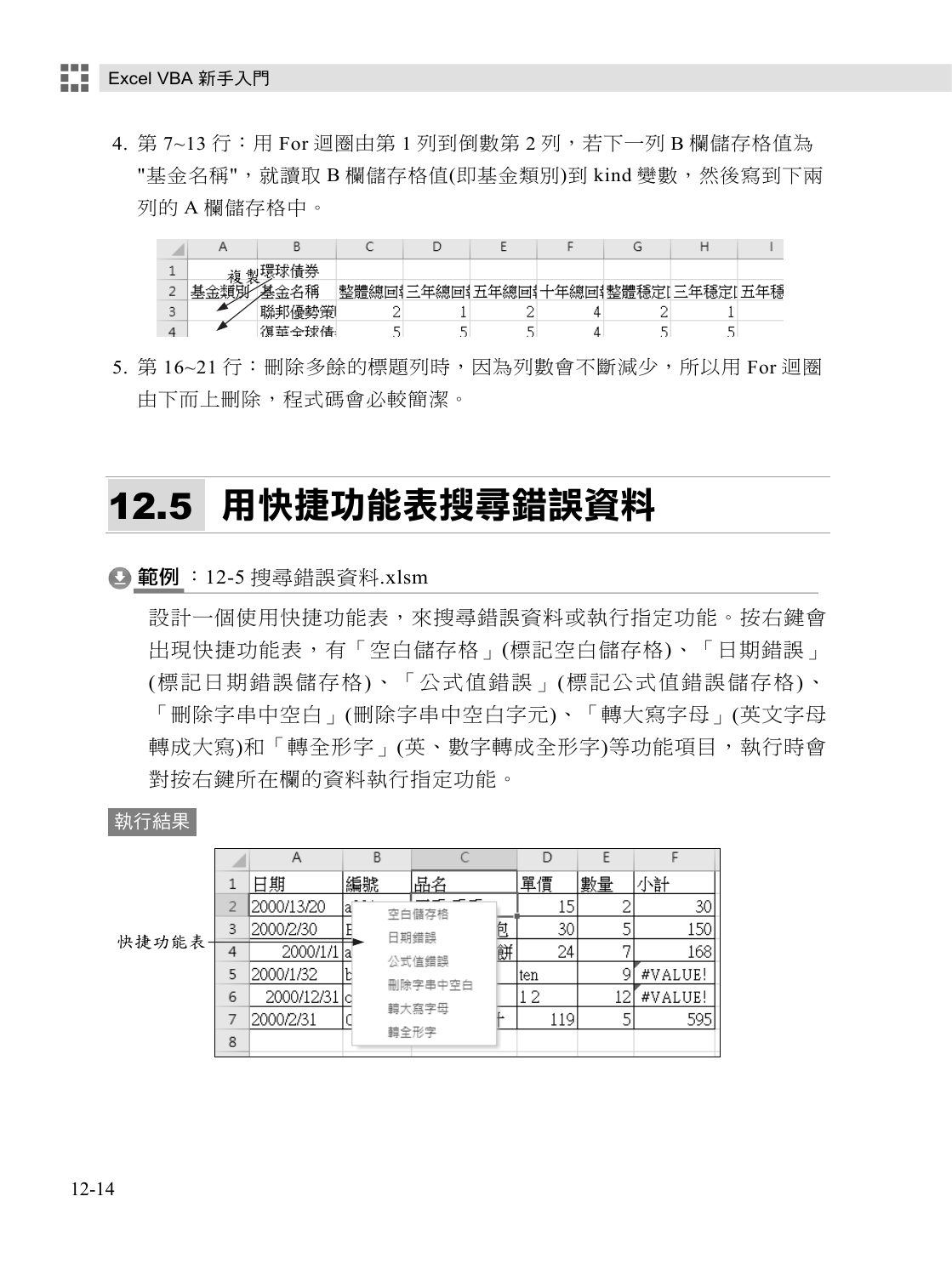|       |                | A          | B             | С         | D   | Ε  | F       |
|-------|----------------|------------|---------------|-----------|-----|----|---------|
|       | 1              | 日期         | 編號            | 品名        | 單價  | 數量 | 小計      |
| 標記錯誤  |                | 2000/13/20 | <u>l</u> a001 | 五香 乖乖     | 15  | 2  | 30      |
| 資料    | 3              | 2000/2/30  | B001          | 味丹雙響泡     | 30  | 5  | 150     |
|       | 4              | 2000/1/1   | la002         | 中祥蔬菜餅     | 24  | 7  | 168     |
|       | 5              | 2000/1/32  | Ь002          | 飛壘泡泡糖     | ten | 9  | #VALUE! |
|       | 6              | 2000/12/31 | c001          |           | 12  | 12 | #VALUE! |
|       |                | 2000/2/31  | C002          | 樹頂<br>蘋果汁 | 119 | 5  | 595     |
|       |                |            |               |           |     |    |         |
|       |                |            |               |           |     |    |         |
|       |                | Α          | B             | C         | D   | E  | F       |
|       | 1              | 日期         | 編號            | 品名        | 單價  | 數量 | 小計      |
|       | $\overline{2}$ | 2000/13/20 | la001         | 五香乖乖      | 15  |    | 30      |
| 删除字串中 | З              | 2000/2/30  | B001          | 帙丹雙響泡     | 30  | 5  | 150     |
| 空白字元  | 4              | 2000/1/1   | la002.        | 中祥蔬菜餅     | 24  | 7  | 168     |
|       | 5              | 2000/1/32  | Ь002          | 飛壘泡泡糖     | ten | g  | #VALUE! |
|       | 6              | 2000/12/31 | lc001         |           | 12  | 12 | #VALUE! |

### 上機操作

Step **01** 開啟範例「12-5 搜尋錯誤資料(練習檔)」活頁簿檔案。

Step **02** 撰寫工作表 1 程式碼

### 【 工作表 1 程式碼 】

01 **Private Sub Worksheet\_BeforeRightClick(ByVal Target As Range, \_ Cancel As Boolean)**

| 02 | $Cancel = True$                                         |  |
|----|---------------------------------------------------------|--|
| 03 | '錯誤產生時跳過<br>On Error Resume Next                        |  |
| 04 |                                                         |  |
| 05 | With Application.CommandBars.Add("myMenu", msoBarPopup) |  |
| 06 | With .Controls.Add<br>'新增功能項目                           |  |
| 07 | .Caption = "空白儲存格"<br>"項目文字                             |  |
| 08 | '執行程序<br>$. OnAction = "BlankCells"$                    |  |
| 09 | End With                                                |  |
| 10 | With .Controls.Add                                      |  |
| 11 | .Caption = "日期錯誤"                                       |  |
| 12 | .OnAction = "ErrorDate"                                 |  |
| 13 | End With                                                |  |
| 14 | With .Controls.Add                                      |  |
| 15 | .Caption = "公式值錯誤"                                      |  |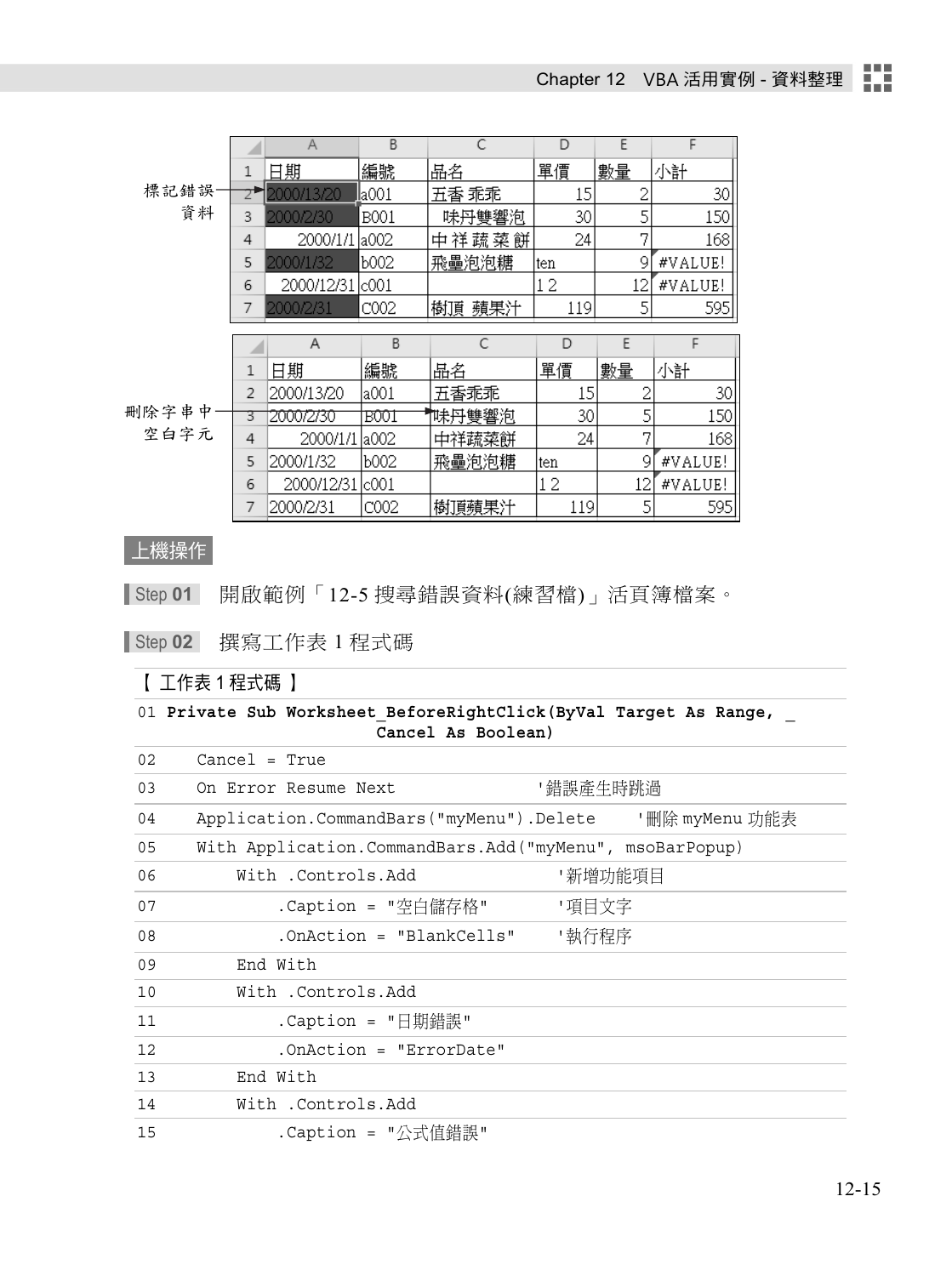| 16            | .OnAction = "ErrorFormula"               |                |  |  |
|---------------|------------------------------------------|----------------|--|--|
| 17            | End With                                 |                |  |  |
| 18            | With .Controls.Add                       |                |  |  |
| 19            | .Caption = "刪除字串中空白"                     |                |  |  |
| 20            | .OnAction = "DelStrBlank"                |                |  |  |
| 21            | End With                                 |                |  |  |
| 22            | With .Controls.Add                       |                |  |  |
| 23            | .Caption = "轉大寫字母"                       |                |  |  |
| 24            | .OnAction = "Upper"                      |                |  |  |
| 25            | End With                                 |                |  |  |
| 26            | With .Controls.Add                       |                |  |  |
| 27            | .Caption = "轉全形字"                        |                |  |  |
| 28            | . On Action = $"Wide"$                   |                |  |  |
| 29            | End With                                 |                |  |  |
| 30            | .ShowPopup                               | '顯示快捷功能表       |  |  |
| 31            | End With                                 |                |  |  |
| 32            | Application.CommandBars("myMenu").Delete | '刪除 myMenu 功能表 |  |  |
| 33            | On Error GoTo 0                          | '恢復錯誤機制        |  |  |
| 34            | Target.Select                            |                |  |  |
| End Sub<br>35 |                                          |                |  |  |
|               |                                          |                |  |  |

- 1. 第 1~35 行: 使用者在工作表上按右鍵,會觸發 Worksheet BeforeRightClick 事件,在程序中編寫顯示快捷功能表的程式碼。
- 2. 第 3~4 行:使用 CommandBars 的 Delete 方法刪除 myMenu 功能表,如果該 功能表不存在時會產生錯誤,所以第3行設定錯誤產生時跳過錯誤敘述。
- 3. 第 5~31 行: 使用 CommandBars 物件的 Add 方法新增 myMenu 功能表, 並在 其中新增功能項目。
- 4. 第 5 行:CommandBars 的 Add 方法指定各種引數值,"myMenu"引數值表功 能表的名稱,msoBarPopup 引數值表為快捷功能表型態。
- 5. 第 6~9 行: 使用 Controls 的 Add 方法新增功能項目,設 Caption 屬性值指定 項目文字為「空白儲存格」,設 OnAction 屬性值指定執行 BlankCells 程序。
- 6. 第10~29行: 使用 Controls 的 Add 方法,繼續新增功能項目。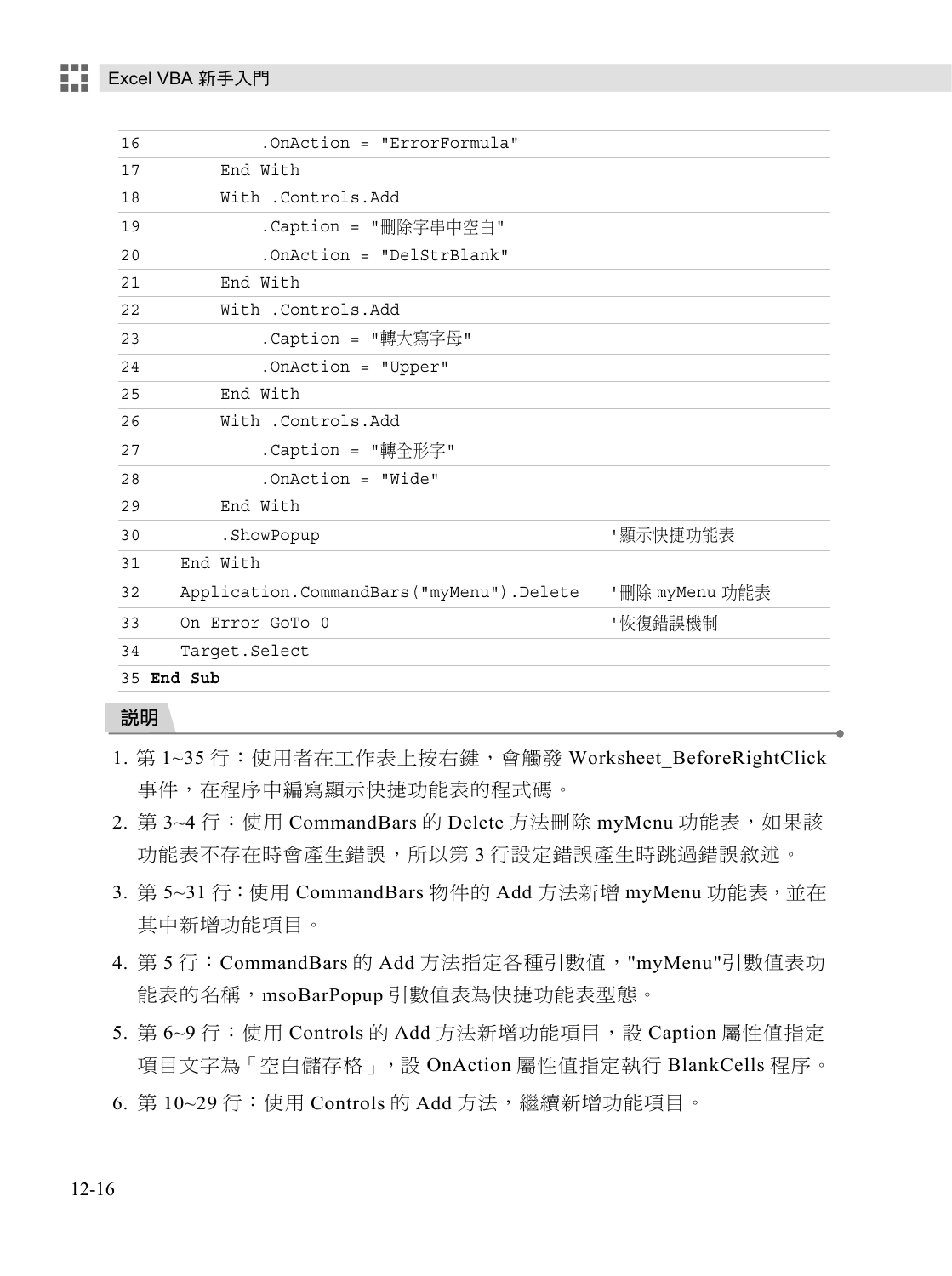7. 第 30 行:使用 ShowPopup 方法顯示快捷功能表。

8. 第 32 行:使用 CommandBars 的 Delete 方法刪除 myMenu 功能表。

9. 第 34 行:選取按右鍵的儲存格。

Step **03** 撰寫 Module1 程式碼

## 【 模組 Module1 程式碼 】

|    | 01 Private Function ColRng() As Range                                   |  |  |
|----|-------------------------------------------------------------------------|--|--|
| 02 | Dim fRow As Integer, c As Integer                                       |  |  |
| 03 | fRow = ActiveSheet.UsedRange.Rows.Count<br>'取得使用儲存格的最下列                 |  |  |
| 04 | $c =$ ActiveCell.Column<br>'取得作用儲存格所在欄                                  |  |  |
| 05 | Set ColRng = Range(Cells $(2, c)$ , Cells $(fRow, c)$ )                 |  |  |
|    | 06 End Function                                                         |  |  |
| 07 |                                                                         |  |  |
|    | 08 Private Sub BlankCells()                                             |  |  |
| 09 | On Error Resume Next<br>- 錯誤產牛時跳過                                       |  |  |
| 10 | ColRng.SpecialCells(xlCellTypeBlanks).Interior.ColorIndex = 6           |  |  |
| 11 | '恢復錯誤機制<br>On Error GoTo 0                                              |  |  |
|    | 12 End Sub                                                              |  |  |
| 13 |                                                                         |  |  |
|    | 14 Private Sub ErrorDate()                                              |  |  |
| 15 | On Error Resume Next                                                    |  |  |
| 16 | ColRng. SpecialCells (xlCellTypeConstants, 2). Interior. ColorIndex = 7 |  |  |
| 17 | On Error GoTo 0                                                         |  |  |
|    | 18 End Sub                                                              |  |  |
| 19 |                                                                         |  |  |
|    | 20 Private Sub ErrorFormula()                                           |  |  |
| 21 | On Error Resume Next                                                    |  |  |
| 22 | ColRng. SpecialCells (x1CellTypeFormulas, 16). Interior. ColorIndex = 8 |  |  |
| 23 | On Error GoTo 0                                                         |  |  |
|    | 24 End Sub                                                              |  |  |
| 25 |                                                                         |  |  |
|    | 26 Private Sub DelStrBlank()                                            |  |  |
| 27 | ColRng. Replace What:=" ", Replacement:="", Lookat:=xlPart              |  |  |
|    | 28 End Sub                                                              |  |  |

29

30 **Private Sub Upper()**